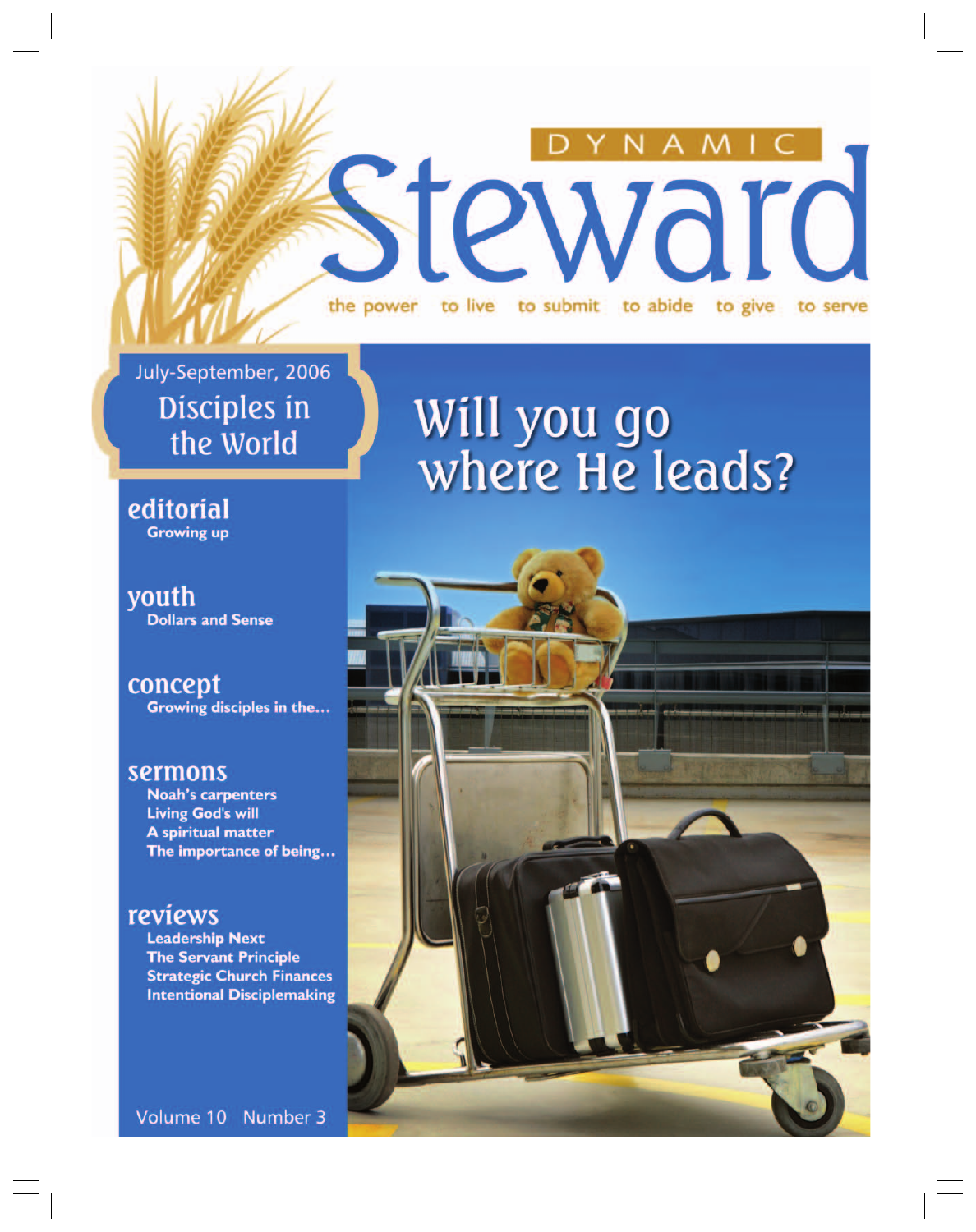### Growing Up



*Claire L. Eva, Assistant Director General Conference Stewardship Department*

T here was an unexpected knock at the front door. When Jay opened it, he had to cast his eyes downward, for there stood Bobby, the dark-haired preschooler from across the street.

"Can Carlene come out and play?" Bobby asked.

This account describes a typical event in many homes around the world, but this visit was an exception. Carlene was the wife and mother of the house and Jay was her husband! When Carlene told me the story, we both had a good laugh. Why? Because, even though she was touched by the little fellow's request, it was unexpected. It did not fit with the typical order of things.

Growing up is a natural part of life. We expect it. And if it does not happen as expected, it can be a disturbing thing. Not knowing how to tie your shoes at three is normal; at thirty, it is not.

We may not think of it, but growing up in Christ is much the same. It is not in the normal order of things for one who has been a Christian for some time to show signs of spiritual infancy. Paul speaks of it this way:

"By this time you ought to be teachers yourselves, yet here I find you need someone to sit down with you and go over the basics on God again, starting from square one—baby's milk, when you should have been on solid food long ago! Milk is for beginners, inexperienced in God's ways; solid food is for the mature, who have some practice in telling right from wrong" (Hb 5:11-14, *Message*).

Sometimes we coddle ourselves and our members by not helping us or them to grow up in Christ. In his book, *Intentional Disciplemaking*, Ron Bennett describes "the process of successfully discipling a childish Christian into a mature adult through the family model" (p. 27). He outlines three stages of growth: the child, the adult and the parent (See *Book Reviews*, p. 15). Each stage is vital—from the total dependence of the spiritual child, to the adult who has delved deeply into God's Word. But the third stage, the role of parent, reveals a level of maturity that moves beyond the other two. The parent is mature and responsible enough to mentor others in their spiritual growth.

Christ's life example shows us that He demonstrated all three stages. He was totally dependent on His Father. He even said, "I tell you the truth, unless you change and become like little children, you will never enter the kingdom of heaven" (Mt 18:3). And He was steeped in the Word of God. As a result, He stepped out and took twelve men into His confidence. He was their teacher, their rabbi and mentor.

Our goal in growing to the full maturity of discipleship is to come to the place where we can be "spiritual parents," or mentors. Isn't it? As we learn to depend on Him completely and bathe in His Word to us, we may step out with Him in the blessed privilege of mentoring His children toward this same goal. This is what growing up is all about.

### editorial steward DYNAMIC

This newsletter is produced by the Stewardship Department of the General Conference of Seventh-day Adventists. Your comments and questions are welcome. This publication may be duplicated as needed.



#### Exploring partnership with God

12501 Old Columbia Pike Silver Spring, MD 20904 USA voice: 301-680-6157 fax: 301-680-6155 e-mail: gcstewardship@ gc.adventist.org editor: evac@gc.adventist.org url: www.Adventist Stewardship.com

EDITOR: Claire L. Eva

ASSISTANT EDITOR: Mary Taylor

#### EDITORIAL ASSISTANT: Johnetta Barmadia Flomo

#### CONTRIBUTING EDITORS:

Grah Salomon Assienin Mario Brito Nikolai Chekelek Micah Choga Marapaka Joseph Jean-Luc Lézeau Miguel Luna Donald McFarlane Kigundu Ndwiga Mario Nino Miguel Pinheiro Erika Puni G. Edward Reid Noldy Sakul Joseph Talipuan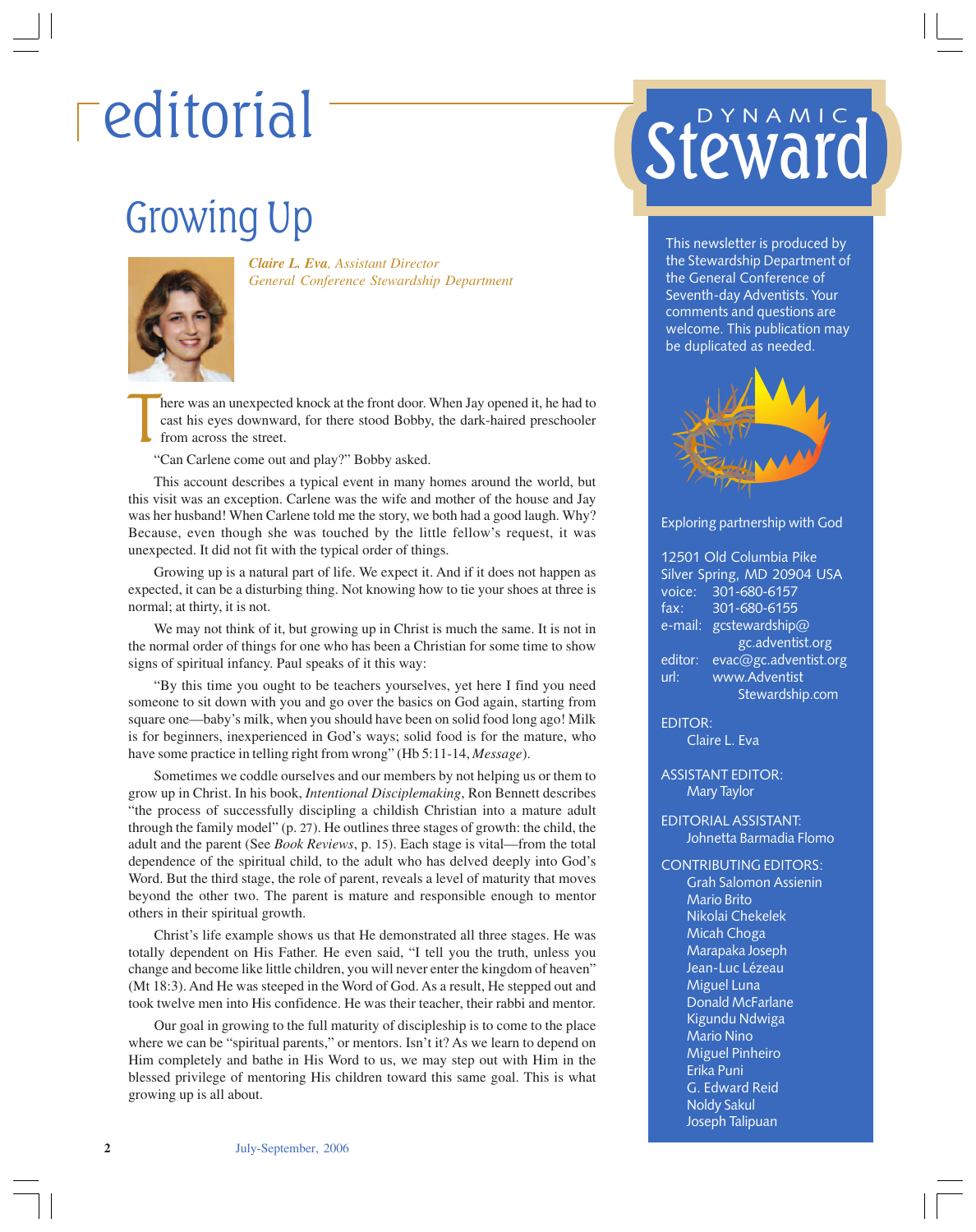## youth resource

### Dollars and Sense: from Grandmommy

**D** *ollars and Sense* is an interactive storybook with activity sheets that introduce 5- to 8-year-olds to what the Bible says about money. It includes such topics as saving, spending, tithe, offerings, work, honesty, deb introduce 5- to 8-year-olds to what the Bible says about money. It includes such topics as saving, spending, tithe, offerings, work, honesty, debt, contentment, seeking counsel, and sacrifice.

The book features the adventures of Bobby and Danny as they learn important lessons from Gradmommy on these topics. These character-building stories and lessons are an ideal tool for parents, home-schoolers, Sabbath School, and church school teachers.

The eleven lessons include full-color illustrations, Bible-based study guides, and practical activity sheets that are designed for use in family worship, homeschooling, small group Bible study, and church school.

Author, Kathy R. Reid, is a trained teacher/counselor by Larry Burkett's *Christian Financial Concepts* and qualified as an instructor in *Crown Ministries' Small Group Bible Study.* She is the wife of the North American Division stewardship director, G. Edward Reid.

> *"Wise Mr. Squirrel stores some nuts today. Save some. Save some. Very good! Dear Jesus tells him, store some nuts today— Save some nuts for winter food."*



by Kathy R. Reid Review and Herald Graphics 55 West Oak Ridge Drive Hagerstown, MD 21740 2005 US\$ 13.99

### quotes

#### Stewardship . . .

Anything that is of value in life only multiplies when it is given.—*Deepak Chopra*

We should travel light and live simply. Our enemy is not possessions, but excess.—*John Stott*

Let your light shine before others, so that they may see your good works and give glory to your Father in heaven—*Jesus Christ*

Stewardship always starts with a repentant heart, a change of mind concerning our opinion about earthly values.— *John A. Knight*

Stewardship is not humanity's way of raising money, but rather God's way of raising people into the likeness of His Son.—*Doug Carter*

The most important aspect of tithing and stewardship is not the raising of money for the church,  $b^{\ldots}$ the development of devoted Christians.—*Fred M. Wood*

Stewardship is everything—a call, a gift, a lifestyle. We, the women and men of today, are stewards of ... the ongoing creation.—*Rosemary Williams*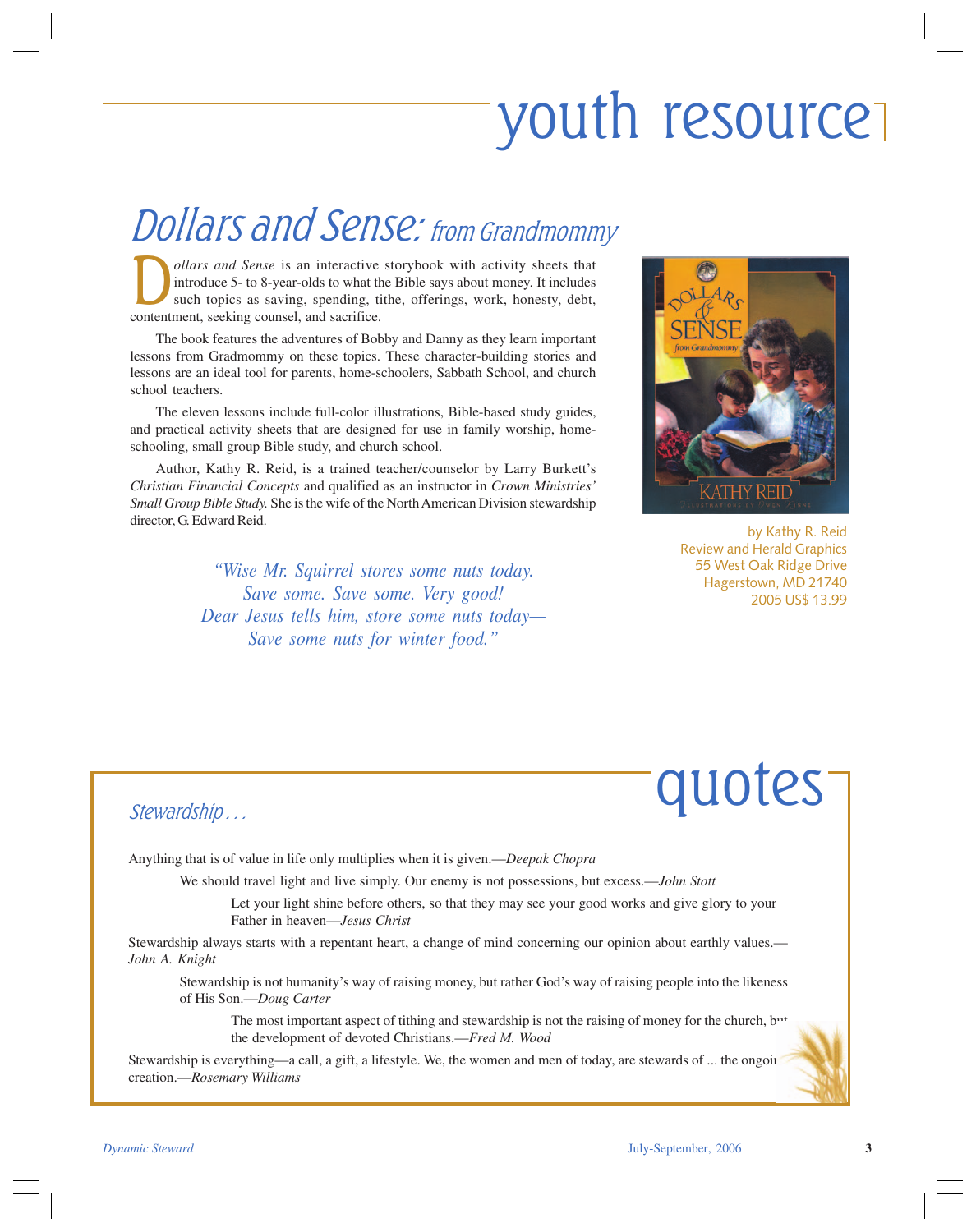### concept

### Growing Disciples in the World

*Erika F. Puni, Director General Conference Stewardship*



Fing is the time for new life, rejuvenation, new growth and new beginnings;<br>and there is no better picture of this change in season than the cherry blossoms<br>of Washington DC, capital of the United States. On the day we vis pring is the time for new life, rejuvenation, new growth and new beginnings; and there is no better picture of this change in season than the cherry blossoms of Washington DC, capital of the United States. On the day we visited in April, white—quite a scene to behold. The cherry blossom is evidence that the trees, in spite of their leafless appearance, are still alive and growing.

The church, the community of God's people in the world, is like cherry trees. It is a living organism and God expects it to grow. In fact, growth is a natural manifestation of anything that is alive. But how do you grow the Church? The Church grows when members are spiritually connected to Jesus Christ, and as disciples they, in turn, go out and introduce others to Him.

 As a Stewardship Department, we believe in a growing church. Because of this, we chose "Growing Disciples in the World" as our theme for the 2006 World Advisory. This decision to focus on growing disciples is not only consistent with our philosophical understanding of biblical stewardship, but also demonstrates our commitment to the "Tell the World" initiative of the General Conference. Of the seven goals identified as focus areas for the initiative (see *Stewardship Window*, p. 5), I want to address two—spiritual growth and personal witness—that we can contribute toward in our stewardship ministry around the globe.

#### Spiritual growth and Tell the World

The intent of this goal is to increase the percentage of Seventh-day Adventist members in the world who are engaged in daily, personal Bible study and prayer. But why is such an emphasis important for the individual church member and corporate church? Daily Bible study and prayer is essential food for spiritual growth. It is the fruit of the life that is connected to Christ. In the Christian walk, we study the Word of God because in it we find Jesus, the "Living Word" (Jn 5:39). It is in the Bible that we discover the will of God for ourselves and are confronted with the person of Christ, whom to know is life eternal. It is in the study of Scriptures that God will change our mindset and our behavior (Lk 24:32-35).

But Bible study in the context of this world initiative is more than what we do for personal devotion or study for the purpose of understanding an issue or query. We study the Word to know and experience Him as our personal Saviour and Lord, and this is Christian stewardship. As Seventh-day Adventists, we must commit ourselves to this goal as a matter of lifestyle. Moreover, this spiritual goal has to be part of our ongoing stewardship education in the churches.

In the real world of Christian living, Bible study is the natural partner to prayer. They go together like hand and glove. In the context of spiritual growth, prayer is both communion and communication with God. It is talking to Him as our Father and listening to Him daily. But more importantly, it is being in the presence of the Almighty. In the words of Ellen White, "Prayer is the opening of the heart to God as to a friend" (*Steps to Christ*, p. 93). Prayer is a gift from God, and the lifeline that connects us to Him 24/7. It is the breath that gives life to our soul and, in this sense, prayer is critical to being alive in Christ and fundamental to being a disciple and steward of God.

#### Personal witness and Tell the World

Personal witness as a goal of Tell the World is a challenge to five-million Seventhday Adventists to reach at least one person for Jesus and to bring them into

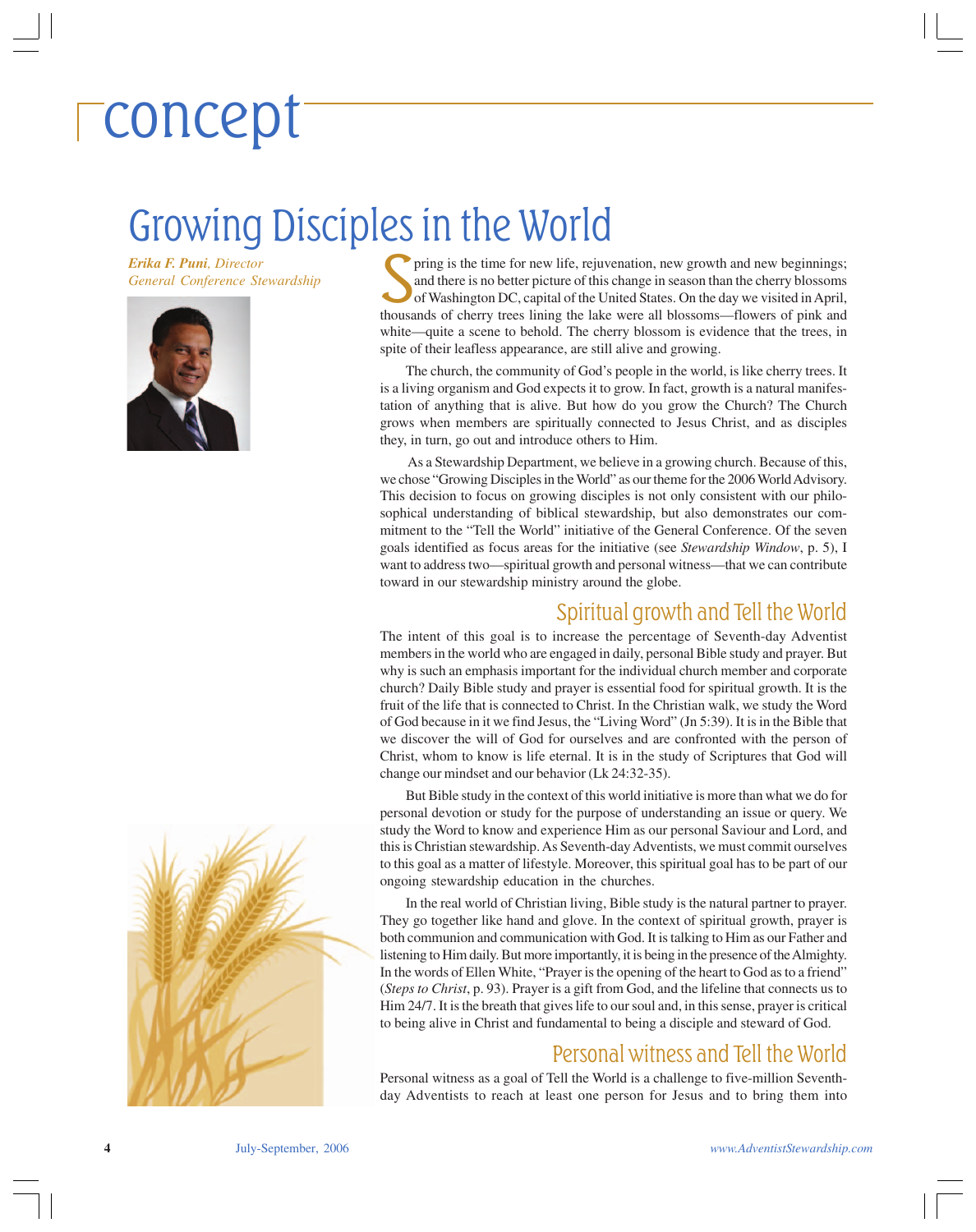## concept

fellowship with the Church by the year 2010. This goal of five-million is established to encourage Adventists to participate in God's mission, but it is also a reminder to every church member that by accepting Jesus as our personal Savior and Lord, we are under obligation to God to share His love with everyone we come in contact with. It is important to note, however, that the challenge is to church members and not to pastors or professional evangelists, and the reason for this broad appeal is clear. Christ's mandate to His Church to make disciples of all peoples (Mt 28:18-20) is an invitation to every believer and member—and pastors and evangelists are included. Involvement in personal witness is based on our relationship with Jesus and our responsibility as stewards and disciples. Personal witness is the lifestyle of the Christian, and an expression of biblical stewardship.

#### Our personal involvement with Tell the World

While I have limited the discussion of Tell the World to two areas, the other five are also important in fulfilling God's mission in the world. My intention is to simply identify two of these goals where I see the Stewardship ministry of the Church playing a major part in implementing this world initiative. My prayer for the reader is this: "God, help me to recognize the value of growing together with You in prayer and Bible study. Use me as an instrument of Your grace to share Your love to others every day."

```
We study the Word to
know and experience
Him as our personal
Savior and Lord, and
  this is Christian
    stewardship.
```


stewardship

news from the director's desk …



#### Tell The World

On March 13-16, 2006, a World Stewardship Advisory was held at the General Conference headquarters. Elder Mark Finley, General Vice President of the Seventh-day Adventist Church, presented an overview of the Church's new initiative, Tell the World, to the thirteen Division Stewardship directors attending the Advisory.

In the words of Elder Finley, "Tell the World is a vision of how the gospel of Jesus will be shared by the Seventh-day Adventist Church from 2005-2010. It focuses the church on its identity as a "called out" community and its endtime mission of proclaiming the gospel to 'every nation, and kindred, and tongue, and people'" (Rv 14:6 KJV).

Findley says, "Tell the World is more than a program or slogan. It is a vision of what the Church, by God's grace, will be and do in fulfilling the command of Jesus to preach the Gospel to every creature. It is an individual and corporate commitment to live out the key values of quality of life, unity, and growth in God's family."

The church has identified seven key areas on which to focus its resources, energies, and prayers: 1) Spiritual Growth, 2) Community Involvement, 3) Personal Witness, 4) City Outreach, 5) Church Planting, 6) Evangelistic Programming, and 7) Media Ministry.

An unabridged outline of the Tell the World initiative can be obtained by visiting our website at Adventist Stewardship.com. Please pray with us that, by the grace and blessing of God, these goals will become a part of each member's life and mission in sharing the good news of Jesus Christ.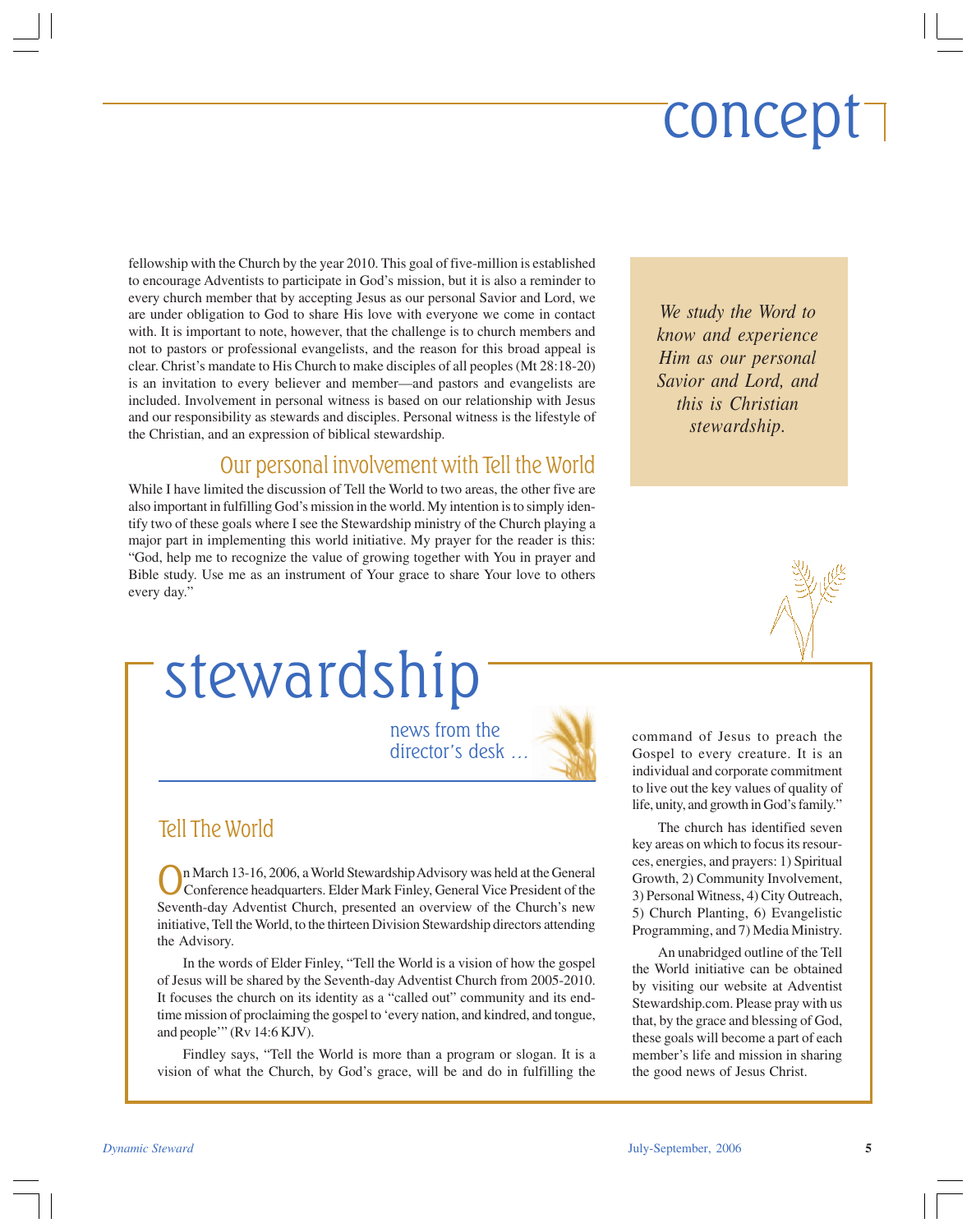### Remember Noah's Carpenters

*Robert E. Lemon, Treasurer*



*General Conference of SDA* S church leaders, we spend much time preaching, teaching, and working to **A** huge building project s church leaders, we spend much time preaching, teaching, and working to save others. But it is very easy to spend time saving others and yet be lost ourselves. As we look at and learn from the story of Noah, imagine with save others. But it is very easy to spend time saving others and yet be lost what it would be like to have been there!

> The earth had become so wicked that God decided He must destroy it with water. In Genesis 6:13-14, God gives Noah instructions to build an ark of safety. Imagine what it was like that night in Noah's home—Noah and his wife sitting at their kitchen table, going over the plans. It is a huge project, and they know they cannot do it by themselves. Noah is 480 years old and does not have any children yet. He cannot call the local lumber yard to order the wood he needs. He has no chain saw to cut down trees. Clearly, he needs helpers to build the ark.

> Picture the ark as it is being built on the side of a beautiful hill near Noah's home. There is a lovely view of the valley below, lined with a small stream. The ark is not built next to a lake where it can be tested. Today we build boats near water so we can lower them in to see if they float. If there is a problem, we get into the lifeboat or swim ashore. But Noah has to build the ark right the first time, for he will not get a chance to make repairs. Because of this, Noah doesn't want just any carpenters to build the ark.

#### The test flight

While in college, a friend and I decided to build an airplane. We were both pilots. I had about 400 hours of flying and my friend had nearly 80. You needed about 40 hours to get your pilot's license. We got the plans for a Tin Ginny all-aluminum single seater, with a modified Volkswagen engine. My friend's cousin was nearly finished with his Master's degree in aeronautical engineering and helped us build the plane. He was not a pilot, but was obviously much better qualified to build the plane than we were. In building an airplane, you must keep a log book of every weld, rivet, screw, and piece that you put on the plane, and initial the work you do. Then, at various points in the construction, an inspector from the Federal Aviation Administration inspects the work.

We worked on the plane on weeknights and Sundays for about a year. My friend was going to fly the plane first, because he paid two thirds of the cost and I paid one third. It was exciting as we neared completion. The last inspection was done, and we only needed to put on the covers that enclosed the inspection points, and the plane would be ready for the test flight.

I will never forget that evening my friend came to my house. He said, "Some of my friends think you should fly the plane first, since you have more flying experience." Now, I intended to fly the plane, but only after he had flown it and I knew it worked! When he left, I vividly remember going to the garage to go through the log book. I looked for all the work my friend's cousin had done. He was a much better engineer than either of us, but as he was not a pilot and this was a one-seater, he would never be flying in it! I did not check the work my friend had done. He was going to fly in the plane. But I wanted to check everything his cousin had done. He might have been in a hurry some Sunday to get to a ball game with his girlfriend or something, and might not have done a weld as carefully as he should have. Or maybe he didn't put a lock nut on some pulley that he was installing.

SCRIPTURE: Genesis 6:18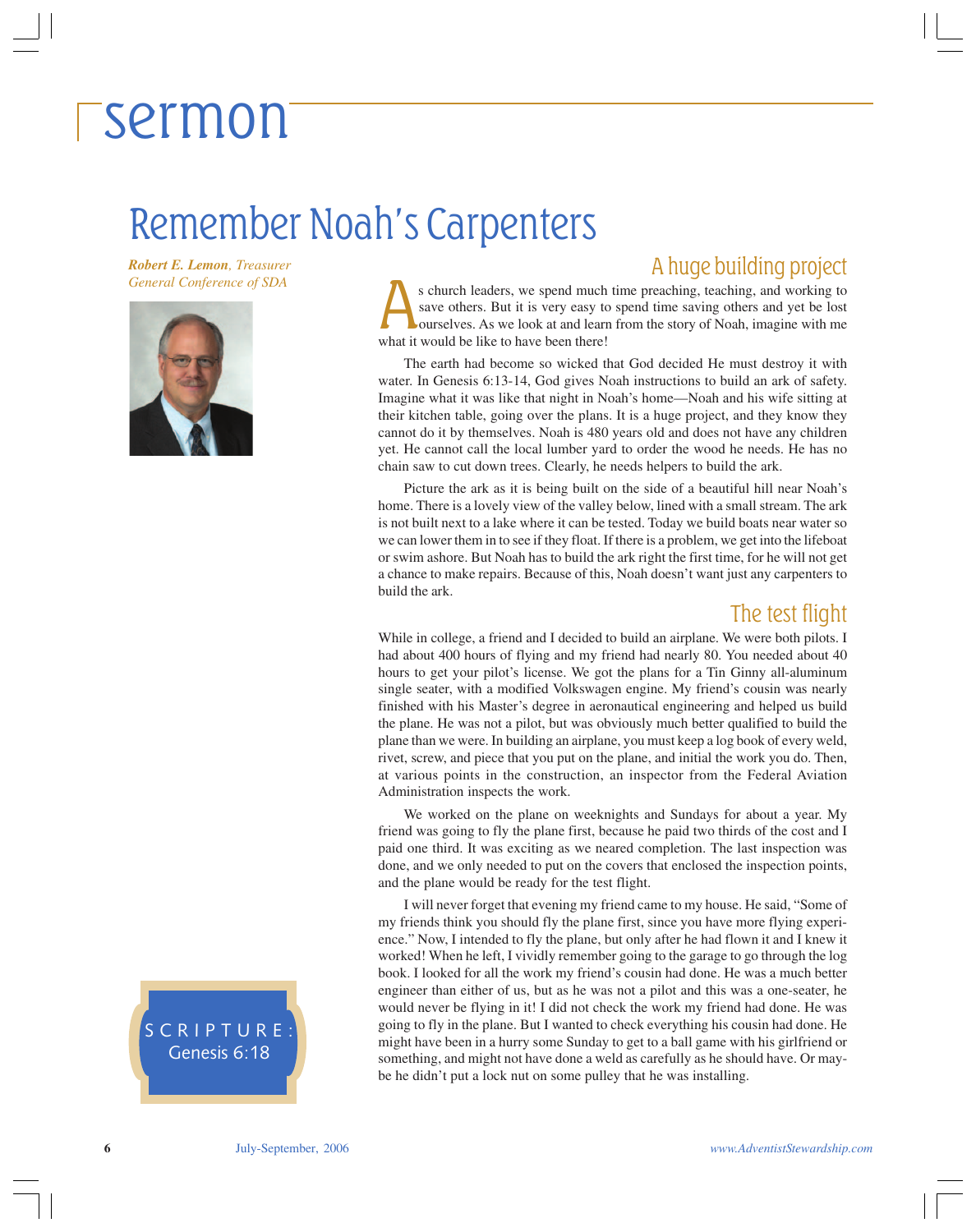### Carpenters at work

Noah looked for carpenters who would be in the ark with them. I imagine him going through the list of people he knew to decide who would want to be saved in the ark with them. He needed good carpenters, but, carpenters who wanted to be in the ark!

One hundred and twenty years is a long time to work on a project. As the ark starts to take shape, word begins to spread about the crazy old man who is building a ship where there is no water. People said he was predicting that water would fall from heaven and flood the entire earth. I imagine Noah standing on a pile of wood each afternoon, telling the gathered people what God told him. His carpenters have heard the sermon thousands of times. As the crowd laughs at Noah, at times he becomes discouraged. I can imagine him saying to God, "Lord, if you just send a sign, they will believe *you*. Maybe just a few drops of rain or a clap of thunder to get their attention?" But the Lord does not send any signs now.

Can you imagine the excitement when the ark is finished and God says, "Noah, next week you will go into the ark"? I can see Noah and his three sons doing the last inspection of the ark and bringing in food for the animals.

Then Noah announces to everyone, "Be here early in the morning to enter the ark!" As the crowd gathers, something very strange happens. Animals began to come from the forest, two by two and seven by seven. I can imagine three lanes of animals going into the ark—one lane for the big animals—the elephants, lions, cows. A second lane for the smaller animals—cats, squirrels, rabbits. Noah pats some dirt to make a little ramp up to the big log ramp for the really small and slow creatures—the inchworms, caterpillars, and snails.

### The step of faith

The people begin to wonder if Noah *is* right. But the wise men say, "Don't worry. Remember how Noah said he was going to take a nap every afternoon after his sermon? He was really down in the woods training the animals. There will not be a flood. Water will not fall from heaven. We all know that water is heavier than air and cannot fall from heaven."

After the animals are in the ark, Noah stands at the top of the ramp, inviting the people to come in. But no one comes. He calls each carpenter by name, saying, "You promised you would come in and be saved!" A group of carpenters off to one side discuss their plans: "We don't have to go in now and embarrass ourselves. Noah cannot close that door. It took twelve of us just to lift it onto its hinges. We can wait until everyone leaves and then go in with him and close the door. We don't have to risk being ridiculed if it does not rain."

After his last plea, Noah slowly enters the ark. Suddenly, the door closes! There are no visible hands closing it. Noah's carpenters knew Noah did not close that door! Imagine them pacing back and forth that night, watching the sky. In the morning, the sun comes up and things do not seem so bad. They have several sleepless nights, but, by the fourth or fifth day, the carpenters join the crowds that taunt Noah and his family.

But on the seventh day, the sky turns black and rain begins to fall. Noah's carpenters are first to reach the ark. They pound on the door, demanding, "We built the ark, we have the right to be saved in it!" But Noah can do nothing. They could

*I will never forget that evening my friend came to my house. He said, "Some of my friends think you should fly the plane first, since you have more flying experience." Now, I intended to fly the plane, but only after he had flown it and I knew it worked!*

have simply walked into the ark a week earlier, but now they are lost. For years they had worked to build the ark, but they were not saved in it.

We are all carpenters building God's "ark of safety" for the last days— His Church. Luke says, "Remember Lot's wife." We also need to "remember Noah's carpenters." God chose us to work, not just for our technical skills, but because we promised to be "in" the ark. How sad to spend our whole life building and then not taking the simple step of faith to walk in and be saved. My prayer is that none of us is left outside.

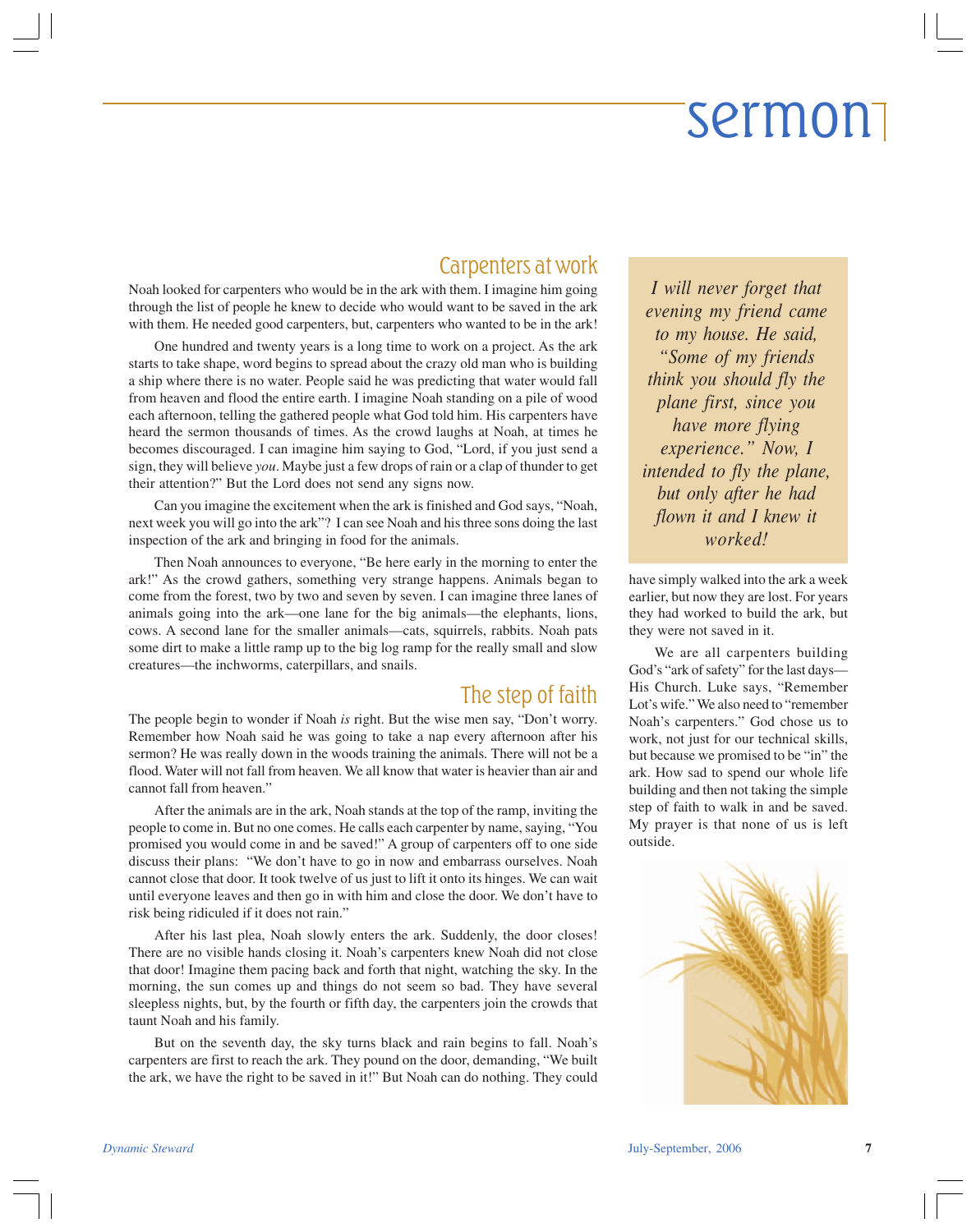### Stewardship: Living God's Will

*Erika F. Puni, Director* **General Conference Stewardship** 



was waiting for my car at a suburbia Ford dealer in Sydney, Australia, when a framed statement on the office wall caught my eye. The statement was an acronym of the word PLANS which expressed "Ford's Management Commitment Plans." As a preacher who is always looking for sermon illustrations, I was interested in what I saw. Here is what that Ford PLANS stood for:

> **Plan** for success and perform to the plan  **Lead** not just manage  **Accountable** for actions, and **Act** to achieve best results Concentrate on **Necessities** and be **Necessary** to add value Create **Satisfactory** workplace and totally **Satisfy** customers

When I read these words, I could not help but think of how Christians can learn from this commitment plan and its values, and my mind went to the New Testament passage in James 4:13-17. The apostle James was interested in practical Christianity, and he wanted God's people to live out their faith in the ordinary things of life. One of those important aspects of Christian living was planning—thus his observations and emphasis of James 4:13.

#### Message 1: Make your plans today

"Now listen, you who say, 'Today or tomorrow we will go to this or that city, spend a year there, carry on business and make money"(Jm 4:13). James may have heard of Christian traders (or businessmen) in the church, talking about their plans to travel from one location to another, set up shop, and make profit from the sale of their services or products. In this verse, he compliments these industrious individuals who understand the principles and value of good organization and planning. In his view, such an approach to life is consistent with Christianity—living life to the full in the present, and planning for the future.

In the twenty-first century, this same emphasis is evident in the corporate world where we hear terms like "corporate plans," "strategic plans," and "annual plans." All these business concepts and practices make one point: success is contingent on good planning. God's people, Christian stewards, are encouraged to do the same for themselves, their families, and their churches. Planning is not only biblical, it is good stewardship practice.

However, it is one thing to have plans established, but another to develop "smart" plans. This understanding of the difference between "smart" and "dumb" plans became more apparent to me during the first Gulf War when America and its allies used "smart" bombs to hit far-away targets that were too difficult or risky to approach at close range. Microchips inserted in the electronic systems of these bombs ensured that these weapons would be able to hit their targets more accurately than before. Using another acronym—SMART—we are reminded of these important components of planning:

- S = Smart plans are **specific,** and are clearly defined.
- M = Smart plans are **measurable** and can be assessed at any time.
- A = Smart plans have a good fit, **appropriate** to the environment and situation.
- R = Smart plans are **realistic**, and have been carefully thought through.
- T = Smart plans are developed with a due date in mind, they are **time specific**.

#### SCRIPTURE: James 4:13-17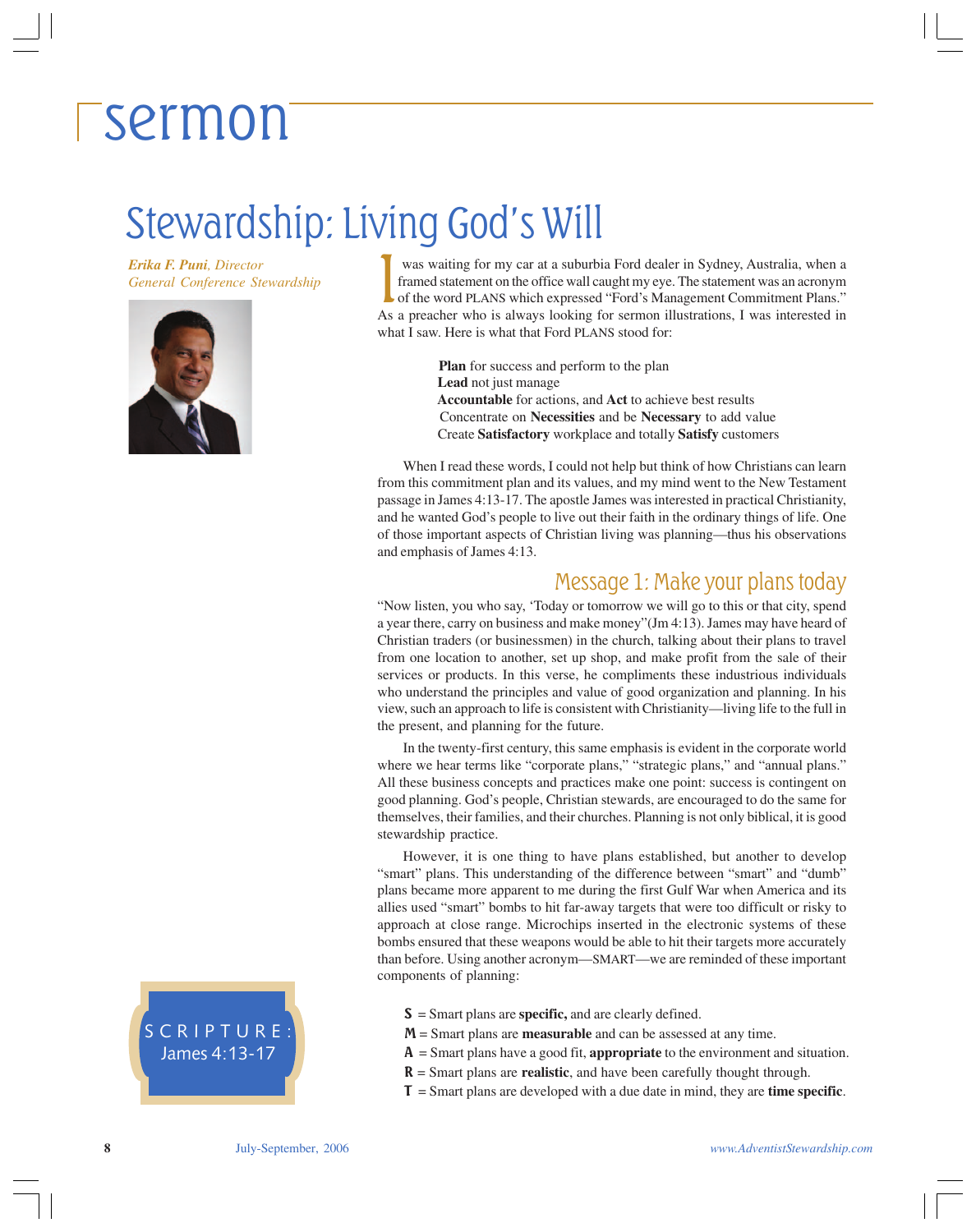### Message 2: Life is uncertain and brief

 While James encourages Christians to be organized and to plan wisely, he balances this futuristic view with the message that human life in this world is brief. "Why, you do not even know what will happen tomorrow. What is your life? You are a mist that appears for a little while and then vanishes" (Jm 4:14). His rhetorical question is meant to challenge the casual mind about the purpose of human existence.

So, what is life? James answers with an object lesson about a thin cloud of vapor that is visible in the morning, but when the sun rises or the winds blow, the mist disappears. His point is, life is short! And so, while we should plan our daily schedule for the office and home; while it is OK to set out our travel itinerary for the year and our family vacations; we must always remind ourselves that these are only plans. That as humans we are subject to ill health, we are prone to personal accidents, we can be the victim of natural disasters, and death is also waiting at the door.

 Given this reality, Christians must make use of every opportunity they have in life, and must heed the testimony of the preacher "Whatever your hand finds to do, do it with all your might" for today is all that is given to us (Ec 9:10). Life is even too short to be miserable. Yes, life is unfair and suffering and trials are part of our lot on this side of the second coming, but we must learn to look at life each day and say "Lord, thank you for another opportunity to live, to love, and to serve you."

#### Message 3: Seek God's will in all things

While James affirms the practice of smart planning, he also reminds believers to maximize life's opportunities, because human existence is temporal. With this picture clearly painted, he now turns to the thesis of this part of his letter, "If it is the Lord's will, we will live and do this or that" (Jm 4:15). In James' heart, as a leader of God's people, his desire and primary concern is that church members make the matter of living God's will a priority.

The apostle does not discourage human effort and initiative, as demonstrated in his emphasis on planning, but he offers a spiritual perspective that puts God first and foremost in all our endeavors. Simply put, the will of God is the constant factor that brings success, joy, peace, contentment, satisfaction, and a sense of wholeness. This view is fundamental for Christians, given the temporality of life on earth.

So where should God's will be applied? It ought to dictate every facet of our Christian life and experience. In our homes, our workplace, our churches, in our relationships, business proposals, and even in our personal plans. Everything must come under the lordship of Jesus Christ—His will. If He *really* is Lord, then He is Lord of all: our worship, our leadership, our families, our technology, our economy, and our conversation.

#### Message 4: Sin is living outside God's will

In some parts of the Bible, sin is defined as the breaking of God's law (1Jn 3:4). In James' mind, however, sin is when Christians seek to live outside the realm of God's reign and control. "Anyone, then, who knows the good he ought to do and does not do it, sins" (Jm 4:17). In other words, when we place our trust in ourselves and our abilities, without any consideration of God, we sin. When we thrust God to the side and take no notice of His presence; when we commit to our plans and do not consult Him, we sin.

*As humans we are subject to ill health, we are prone to personal accidents, we can be the victim of natural disasters, and death is also waiting at the door.*

As Christian stewards and God's people today, we can learn the lessons of yielding to God's will from the example of Christ Himself. Jesus' desire was to always do the will of His Father. This was the underlying factor in His relationship with God. Nothing took the place of God in His heart. When teaching the disciples how to pray He said, "Your kingdom come, Your will be done on earth as it is in heaven" (Mt 6:10). In the Garden of Gethsemane and before the cross, Jesus prayed, "My Father, if it is not possible for this cup to be taken away unless I drink it, may your will be done" (Mt 26:42).

There was no situation too big or too small that Jesus did not share with His Father. And when he was tested with abuse, isolation and suffering, and the cross loomed ever so near, He continued to trust His Father and allowed God's will to rule, whatever the cost. In your ministry and life today, will you let go of the remote control you hold and let Jesus reign supremely in your heart? If you do, then you are living the principles of Christian stewardship. Stewardship is the lifestyle of one who makes his or her plans, but lives the will of God, daily.

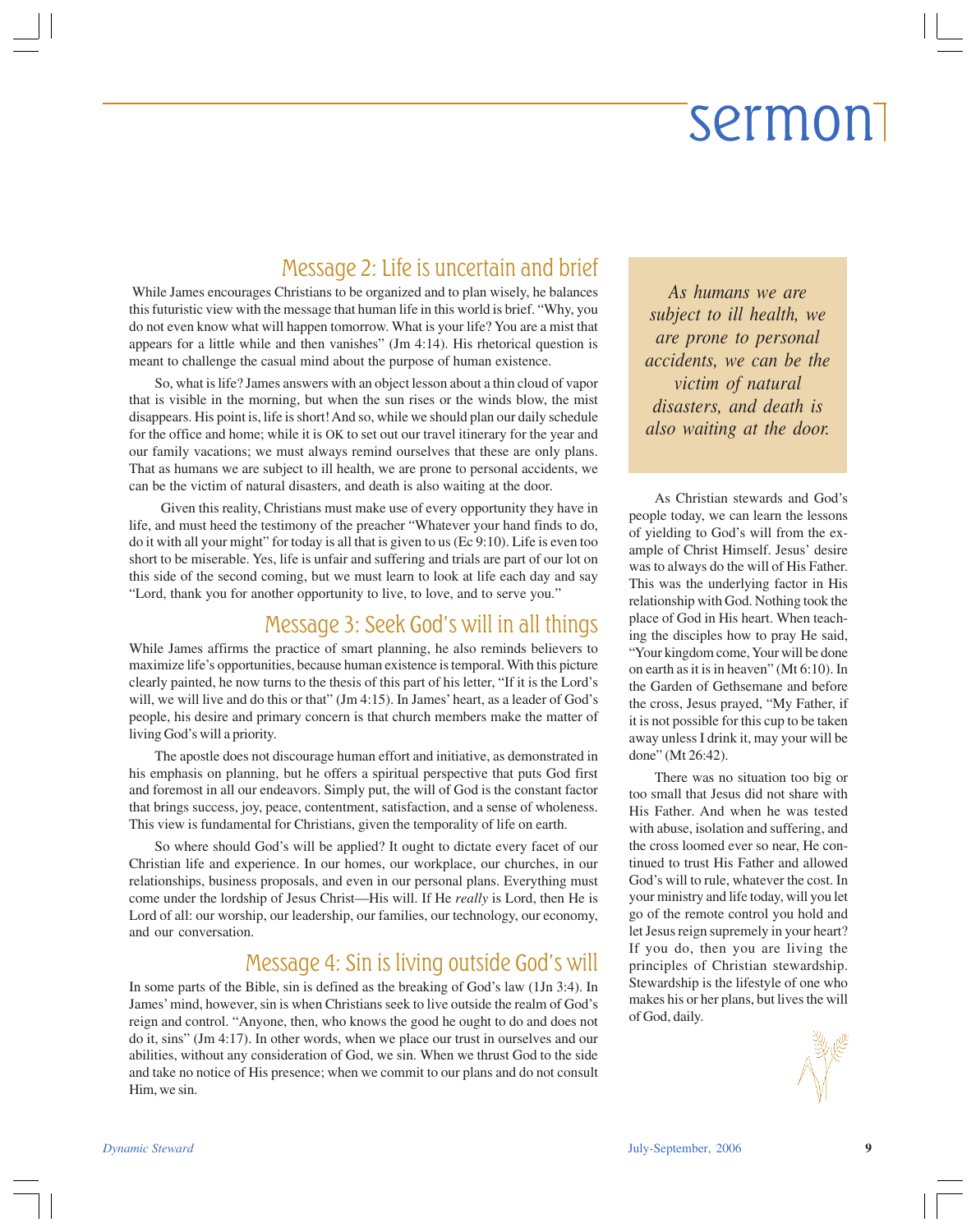### A Spiritual Matter

*Armando Miranda, Vice President General Conference of SDA*



*This sermon is an abridge version of the devotional given at the General Conference Stewardship World Advisory on March 13, 2006.*

#### SCRIPTURE: Leviticus 27:30

#### A new beginning and challenge

In 1972, I was assigned to my first pastorate—a district of ten churches. The main church sanctuary had a seating capacity of at least 400, but only thirty members attended each Sabbath. And just five to seven members came n 1972, I was assigned to my first pastorate—a district of ten churches. The main church sanctuary had a seating capacity of at least 400, but only thirty members attended each Sabbath. And just five to seven members came to among themselves, which affected their lives in a very negative way.

It was a sad experience to preach to an empty and divided church. I prayed to God for wisdom to help my brothers and sisters. Many times I wept before Him. I tried to do my best—visiting the members, praying, and studying God's Word with them, encouraging them to trust in and know Jesus—but little was happening.

I began to study the Bible and inspired writings with the members, especially on Wednesday evenings. Some began to come to church, but it was a very difficult situation. One day I prayed and said, "Lord, if you do not help me with your Church, I am lost! You know I am coming to the point of giving up. I do not know what to do for your people to be revived here. Please help me!"

After praying and receiving comfort from God, suddenly, this idea came to my mind: "I have to check the church treasury books! I must see how we are doing with the tithes and offerings."

As I began to examine the records, I found that the two church elders were unfaithful in giving tithes and offerings, as well as other leaders. I also discovered that the treasurer had taken money for her personal use. Knowing this, I intensified my efforts to try and help these members. I prayed and talked with them about these matters. I also began preaching about how we need to come close to Jesus and be faithful in returning tithes and offerings to God.

God blessed in a special way. Members began to return to God, gave back tithes and offerings, and experienced the blessings of the Lord. They were also compelled to share their faith. By the grace of God, in seven months, forty new people were baptized and the church was revived! And our financial situation was wonderful.

Is there any relationship between finances and salvation? We know salvation is by faith alone, not by works. But obedience is the *fruit* of salvation. If we are saved by faith in Jesus and faith produces trust and trust produces obedience, then salvation is related to obedience in all things, including money. How we relate to material possessions is a spiritual matter.

#### The sacredness of tithes and offerings

What is God's attitude toward tithes and offerings? Concerning the nature of tithe, the Bible says: "It is holy to the Lord" (Lv 27:30). Offerings were also instituted by God as an important part of worship. "… and they shall not appear before the Lord empty handed" (Dt 16:16). "… None shall appear before me empty" (Ex 23:15; 34:20).

Ellen White uses the Sabbath to illustrate the nature of tithe: "For like the Sabbath, a tenth of the increase is sacred" (*Testimonies*, vol. 3, p. 395). And, "The seventh day is the Sabbath of the Lord thy God…. In like manner, a tithe of our income is 'holy unto the Lord'" (*Counsels on Stewardship*, p.66).

The clear implication is that God reserved to Himself a specific portion of man's time and means. They became the exclusive possession of God.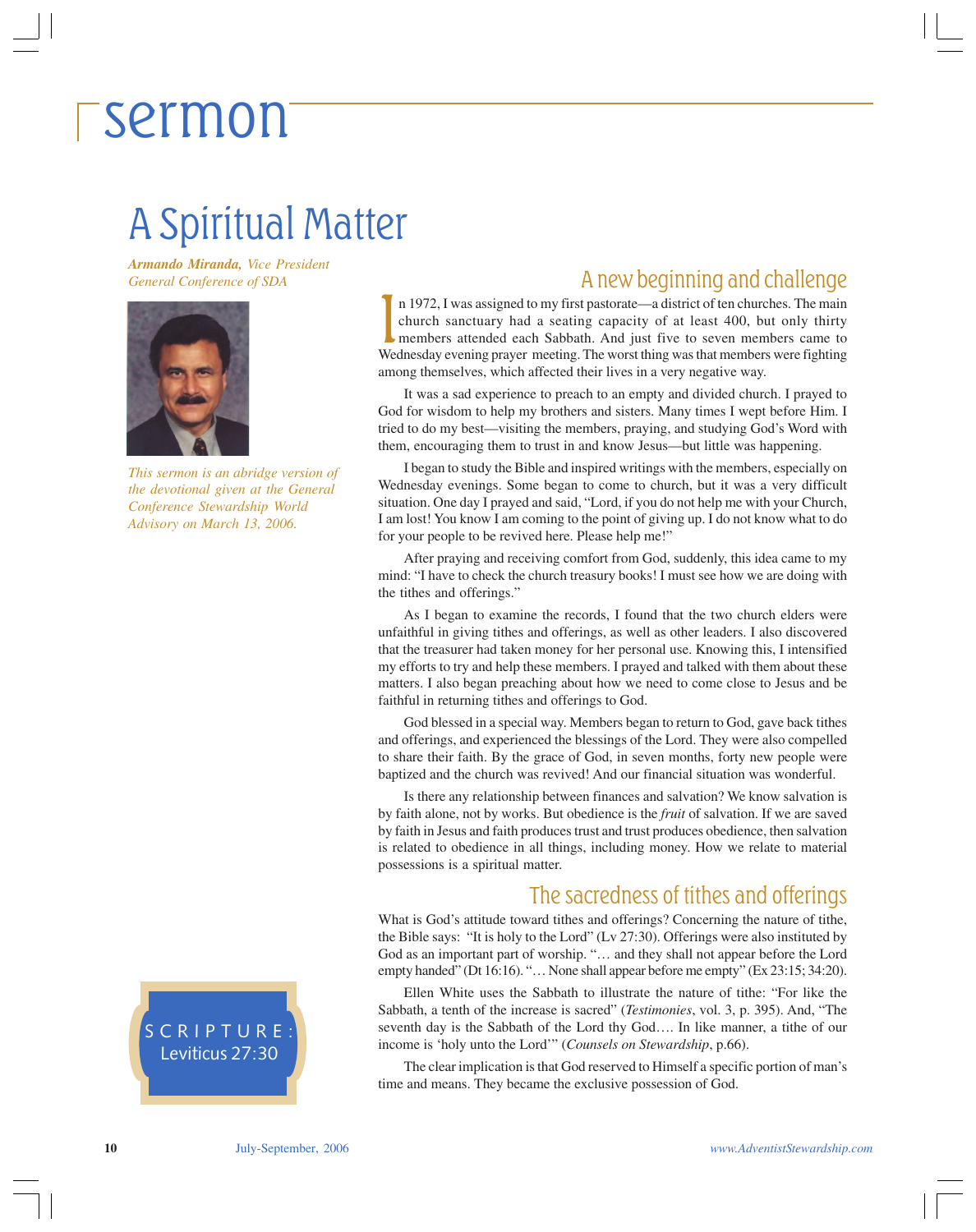*One day I prayed and said, "Lord, if you do not help me with your Church, I am lost! You know I am coming to the point of giving up. I do not know what to do for your people to be revived here. Please help me!"*

God says, "Will a man rob God? Yet you have robbed me. But you ask, 'How do we rob you?' In tithes and offerings. You are under a curse … because you are robbing me…. Bring the whole tithe into the storehouse, that there may be food in my house, says the Lord Almighty, and "see if I will not throw open the floodgates of heaven and pour out so much blessing that you will not have room ... for it" (Mal 3:8-10).

The determining factor in tithing is not gratitude or generosity, but something much more significant. "This is a matter of simple honesty.… It is a moral responsibility that is not to be controlled by the state of human emotions or tendencies, but by the unwavering principle and value of honesty (Mal 3:8). The tithe is the Lord's; and He bids us return to Him that which is His own" (*Education*, p. 139).

#### God's purpose

The plan of tithes and offerings was introduced by God with the purpose of—

**1** *Recognizing God's lordship*. "The system of tithes and offerings was intended to impress the minds of men with a great truth—that God is the source of every blessing to His creatures" (*Patriarchs and Prophets,* p. 525).

**2** *Restoring human dignity*. Because of the plan of salvation, God declares that He again trusts us with the responsibility of His creation. By bringing our tithe to Him "we are declaring that God is the Possessor of all our property and that He has made us stewards to use it for His glory" (*Tithes, The Pacific Recorder,* Oct 10, 1901).

**3** *Being an instrument in character development*. The tithing system was instituted by God as "a training adapted to kill out all narrowing selfishness and to cultivate breadth and nobility of character" (*Education*, p.44).

#### Our role as stewardship leaders

After briefly reviewing God's plan for tithes and offerings and its importance in worship, we must ask the following question: "What is the role of the Stewardship Department in the Church?"

The *Church Manual* reads: "The Stewardship Department was organized to help members become effective stewards and to assist in the implementation of God's plan of systematic benevolence throughout the church. Since stewardship responsibility includes the proper management of the *entire* life, stewardship concepts encourage the proper care and use of the body temple, time, abilities, and material possessions." (2000 Ed, p. 116).

"The question of stewardship … covers many aspects of the Christian life and experience … but there is no doubt that the stewardship of our means is a vitally important phase of this question.… It involves our recognition of the sovereignty of God, of His ownership of all things, and of the bestowal of His grace upon our hearts" (Ibid, p. 152).

#### **Conclusion**

The time has come to complete the mission God has entrusted to us and to prepare for Jesus' return. Part of this mission is to help members understand what it means to be faithful stewards and partners with God.

God is calling us to faithfully return the tithe and joyfully give our offerings. "If all the tithes of our people flowed into the treasury of the Lord as they should, such blessings would be received that gifts and offerings for sacred purposes would be multiplied tenfold, and thus the channel between God and man would be kept open." (*Testimonies for the Church*, vol. 4, p. 474).

There is a Chinese proverb that says: "If you give a fish to a poor man, you are going to feed him for one day. But if you teach him to fish, you will feed him forever." If we help members to be faithful to God, He will open the windows of heaven upon them. For the sake of the Church He holds dear, and, by His grace, let us focus our ministry on teaching God's principles of biblical stewardship.

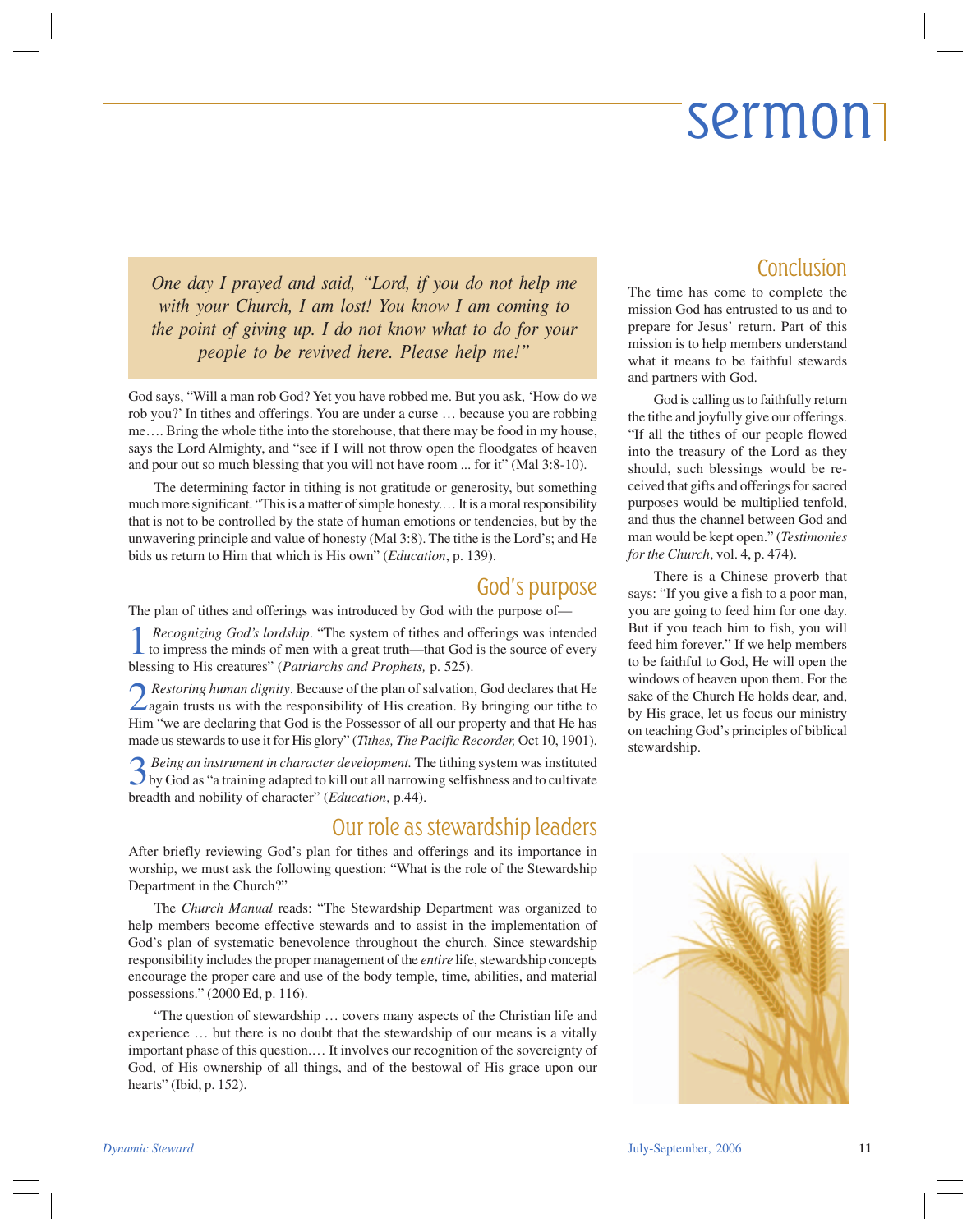### The Importance of Being Reliable

*Ken W. Smith President and Founder Christian Stewardship Ministries*

*© Copyright 1997 by Christian Stewardship Ministries. Contact Ken at: www.csmin.org.*

*Being God's steward in the world means being someone who can be counted upon. Ken Smith shares ways to help us be more reliable.*

SCRIPTURE: Matthew 5:37

#### Becoming reliable

hen was the last time you said you would do something, but then did not do it? Or you did it so poorly that everyone would have been better off if you had said "No" to begin with?

If you make a habit of breaking your promises, you will soon develop a reputation as an unreliable person…. [But] … if you are a Christian, you have another problem. Jesus tells us, "Simply let your 'Yes' be 'Yes,' and your 'No,' 'No' (Mt 5:37). When we say "Yes," but we are consistently unreliable, we do more than damage our own reputation—we damage God's reputation in the eyes of those who see Him through us. Not only do we discourage other Christians, but we also discourage unbelievers from even considering the claims of Christ.

I have never met anyone who really wanted to be known as unreliable. But I have known many people who have too often said "Yes" when they should have said "No." Or have said "Yes," but then did not perform as they promised due to poor organization.… I am not talking about the person who occasionally does not live up to commitments. We have all experienced that from time to time. I am talking about the person who acquires a reputation for not being reliable.

#### Getting motivated

There are several reasons people become known as unreliable. Sometimes just recognizing the problem and making a conscious effort to do what you say you will do will change your reputation. Or perhaps you need to improve poor personal organization or develop your ability to say "No" to ensure that you can keep your commitments.

If you are not well-organized, you may want to become better organized if you can see it in terms of what God wants you to do or be or become. Ask God to show you His desire for you in terms of personal organization. If your struggle is not so much whether God wants you to be better organized, but rather how to get there, then be sure you have enough regular daily quiet time to enable Him to tell you how.

And if your struggle involves knowing when or how to say "No," this is what you should address in your time with God. The bottom line is that unless, and until, you are willing … to spend enough time with God regularly, you probably will not make significant progress in becoming more reliable. And if you do, you will.

#### Listening and planning

To begin seeking God's guidance, if you have no time regularly committed, start with fifteen minutes a day. If you already have established the habit, then set a goal of one hour with the Lord, but work up to that gradually. And if you already spend an hour, concentrate on improving the *quality* of your time with Him.

To become reliable, you also need a regular time for personal planning and daily organization. Again, if you do not have any time set aside for planning, you might begin with ten or fifteen minutes. Even that will seem like a long time until you learn to fill it wisely….

Try scheduling your planning time in the morning before the day catches up with you … or at the end of the day. After you have established a routine, you can discover the best time for you on an ongoing basis.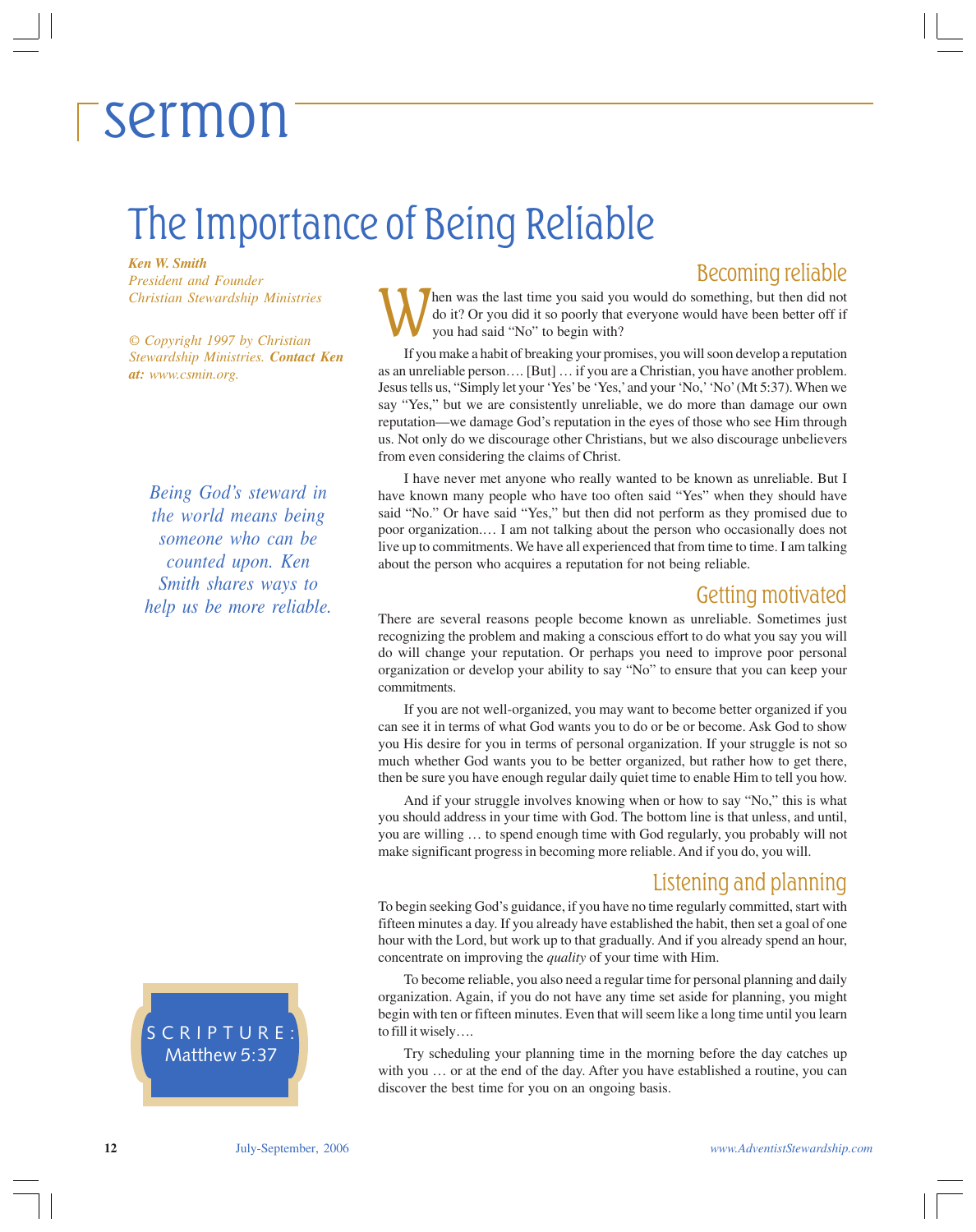During planning time, you need to do several things to improve your ability to be reliable. First, make a list of all the commitments you have made to others, including God. Remember your spouse, your children, your boss, your coworkers … and everyone you talked to the day before. Perhaps you could write down any commitments you make.

Next, establish a date to fulfill every commitment you have made. Some shortterm commitments you can complete immediately. Long-term projects you may need to break into steps, giving each step its own deadline. Finally, you need to report to each person to whom you made a commitment. Even if you have not done what you promised, at least report your progress or lack thereof.

### Establishing routines

When you set aside planning time on a daily basis, you can review your ongoing commitments and add any new ones you made the prior day. You can begin to measure your progress and see where you are slipping. You can give yourself time to recover before it is too late. And if all else fails, you can at least tell the person you committed to that you have not lived up to the commitment.

Too often, when we see ourselves slipping behind, we hunker down and sentence ourselves to feeling guilty. Time passes, and so does the pain associated with a broken commitment—until we see the other person, or remember. Then the guilt washes over us again and again.

If you are living with the guilt of broken commitments, put them to rest. Call the people involved and ask for their forgiveness. Then accept that forgiveness, forgive yourself, and move on. If you are struggling with a commitment that you must break, take the initiative. Contact the person and receive a release from the commitment, or make a new one you can keep.

Once quiet time and planning time have become routine parts of your day, you are ready to establish other routines. Routines are the key to personal organization, and personal organization is the key to becoming consistently reliable. You should have a routine time to go to bed and a routine time to get up. A routine time to break for lunch and to leave the office. If you have a family, you should have a routine dinner time and a routine time to spend with family members.

As you establish more routines in your life, you will find that you are becoming more reliable. You will begin to think in terms of when you will do the things you are committing to. Just as importantly, you will begin to realize what you do not have time for. You will begin to say "No" and not feel guilty. You will realize before saying "Yes" that if you do, you run the risk of being unreliable....

#### Breaking the tardiness habit

It is easy to overlook punctuality as a problem area. But have you ever heard anyone rush into a meeting or appointment and say, "Boy, am I glad I am late"? Of course not. We instinctively know that tardiness is bad.... But have you ever stopped to think about why habitual tardiness is bad? It is because habitual tardiness indicates a lack of respect for the other person.

If you are guilty of habitual tardiness, try looking at it as being consistently unreliable. If people expect and plan for you to be late, your reputation is sullied. In effect, you are saying that you consider yourself more important than those around

*It is easy to overlook punctuality as a problem area. But have you ever heard anyone rush into a meeting or appointment and say, "Boy, am I glad I am late"?*

you…. If you want to overcome habitual tardiness, decide to and plan to be early wherever you go. Determine in advance when you should leave in order to be early, and then exercise the discipline to leave at that time.

If you need some help—some accountability—then you might impose a fine on yourself for every minute you are late. Or … give up something you want whenever you are late.

Being reliable is important, to you and to God. So make it a priority. If you want to be known as a reliable person, true to the commitments you make, decide to become better organized. Allow time for listening to God and for personal planning. Establish routines and commit yourself to breaking the tardiness habit. Follow these simple measures, and you will succeed.

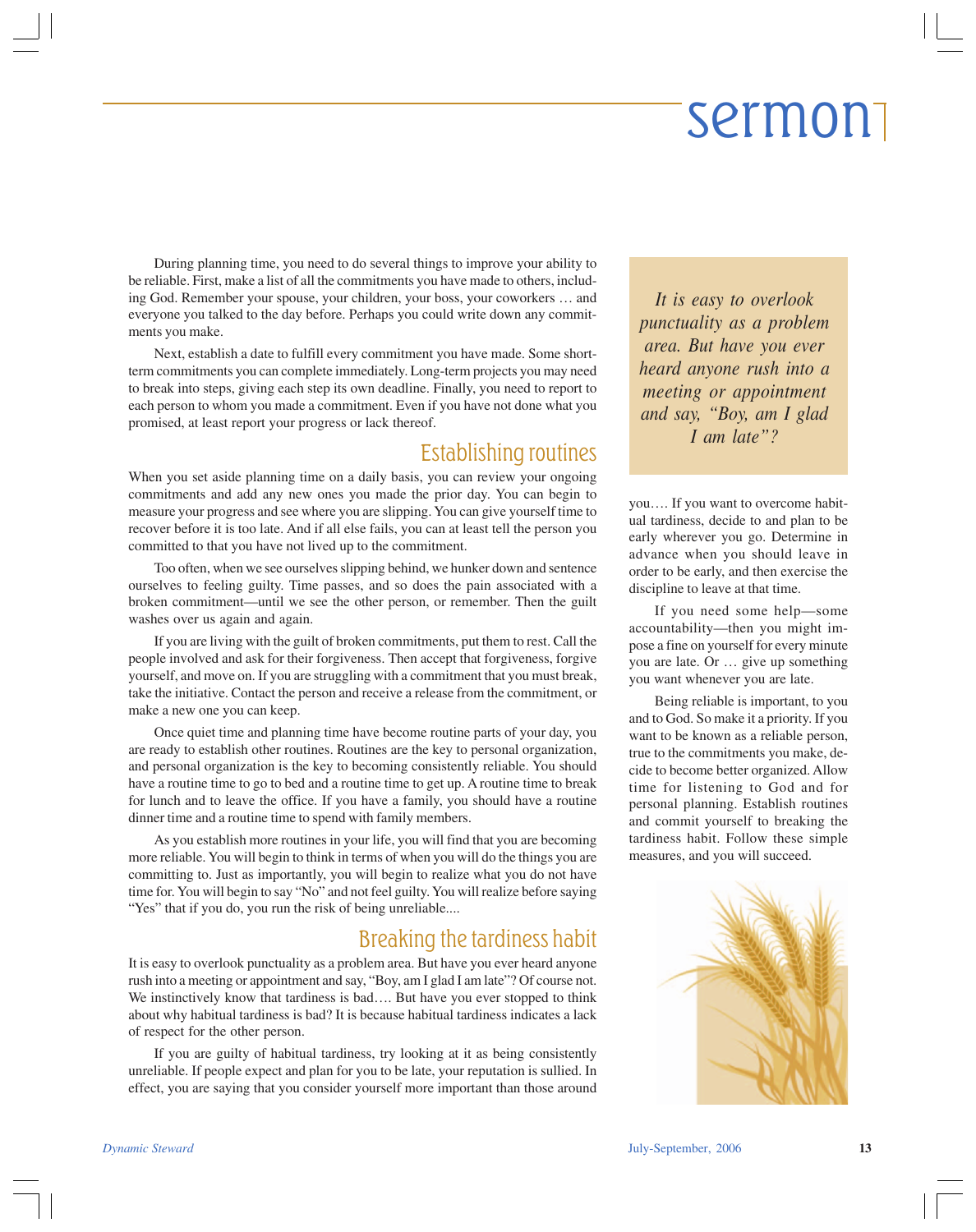## book reviews

Leadership Next

*Reviewed by Jean-Luc Lézeau, Associate Director General Conference Stewardship Department*

his volume on leadership is one of the best I have read recently. In it, Eddie Gibbs addresses the leadership challenges that we face in today's church. The old, traditional way of leading the church, which followed the acronym PLOC (Plan, Lead, Organize, and Control), no longer works.

Leadership today is not about controlling but about connecting people to one another. Gibbs also argues that church leaders should be shaped by God's mission rather than by a self-serving agenda of numerical growth or defensive isolation. Growth should be a by-product, not a primary focus. Gibbs then mentions the acid test of church leaders: the number of disciples they have mentored on the path to spiritual maturity—and we all have serious problems qualifying here. A great book for pastors concerned with their influence in their churches.



by Eddie Gibbs InterVarsity Press Downers Grove, Illinois 2005 US \$14.00

### The Servant Principle

*Reviewed by Erika F. Puni, Director General Conference Stewardship Department*



by Rich K. Ferguson Broadman & Holman Publishers Nashville, Tennessee 1999 US \$12.99

he title of this leadership book takes the reader right to the heart and thesis of this collection of sermons—servanthood and Christian service. For Ferguson, servant leadership is all about total obedience and dependence on Jesus Christ, daily (p. 19). Servant leadership, he would argue, is contrary to human nature and does not come naturally to us.

This work has a strong biblical foundation in the way it offers Bible passages as the base for expounding biblical truths on Christian leadership. It is also practical in its use of illustrations and human interest stories (very often from the author's ministry) to make a point. In so doing, it helps the reader to identify the principle while, at the same time, it opens up opportunity for personal application. The chapters which represent individual sermons, come across as personal appeals from the heart of a pastor—a spiritual leader—to the hearts of his parishioners and readers.

Structurally, the leadership ideas and concepts in *The Servant Principle* flow well from beginning to end and are very easy to follow. Organized into eight sections under a leadership/biblical theme and presented in short chapters, this work is ideal for reading at home or on the road. Its messages are excellent for devotional reading and applicable for personal development anywhere it is read.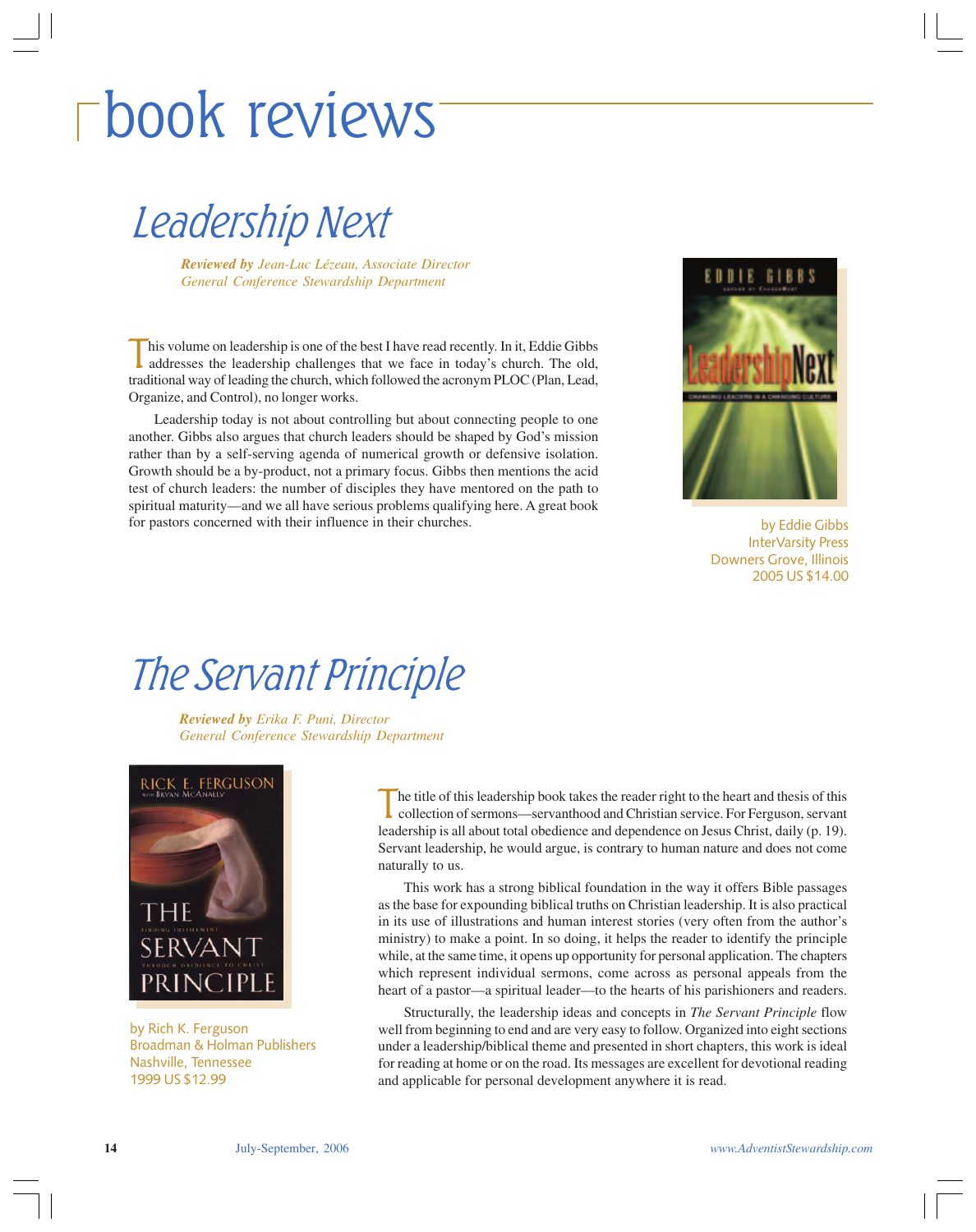## book reviews

### Strategic Church Finances

*Reviewed by Claire L. Eva, Assistant Director General Conference Stewardship Department*

The General Conference Stewardship Department is pleased to announce the release of its new book, *Strategic Church Finances: A Biblical Approach*. The work, based on a revised two-day seminar, focuses on a strategic approach to church finances that is built on a solid understanding of biblical stewardship.

Chapter titles include Biblical Stewardship Review, Money in Stewardship, The Pastoral Role in Stewardship, Local Church Stewardship Strategy, Principles for Capital Projects, and How Church Money is Used.

This volume is an excellent resource/workbook for pastors and church members to work together to understand, not only how church money is used, but why.



General Conference Stewardship Department Silver Spring, Maryland 2006 US \$2.50

### Intentional Disciplemaking

*Reviewed by Claire L. Eva, Assistant Director General Conference Stewardship Department*



by Ron Bennett NavPress Publishing Colorado Springs, Colorado 2001 US \$11.00

In his book, *Intentional Disciplemaking*, Ron Bennett says, "To Christ, discipleship was following Him, not just His principles, ideas, or philosophy. It was not primarily n his book, *Intentional Disciplemaking*, Ron Bennett says, "To Christ, discipleship conceptual but personal.… Jesus specifically gave points of reference as to what makes someone his disciple: commitment, competence, character, and conviction" (p. 14).

The book is an unusual combination of sentences packed with wisdom, and language that flows comfortably, with vivid illustrations the reader can't help but ponder. Bennett's appeal is to disciples who want to help other members "grow up" into mature adults. He describes three stages of discipleship—childhood, adulthood, and parenthood. Spiritual parents are spiritual mentors: "Christians who have a history of experiencing the reality of Christ and are now mature and responsible enough to encourage spiritual growth in others" (p. 29).

As you read, you will learn the difference between Christian conformation and transformation, ways to "evangelize with a penetrating strategy of ongoing love, relationship and service," and more about how NonChristians think and feel. If you want to help the world and church see authentic followers of Christ, you won't want to miss this book!